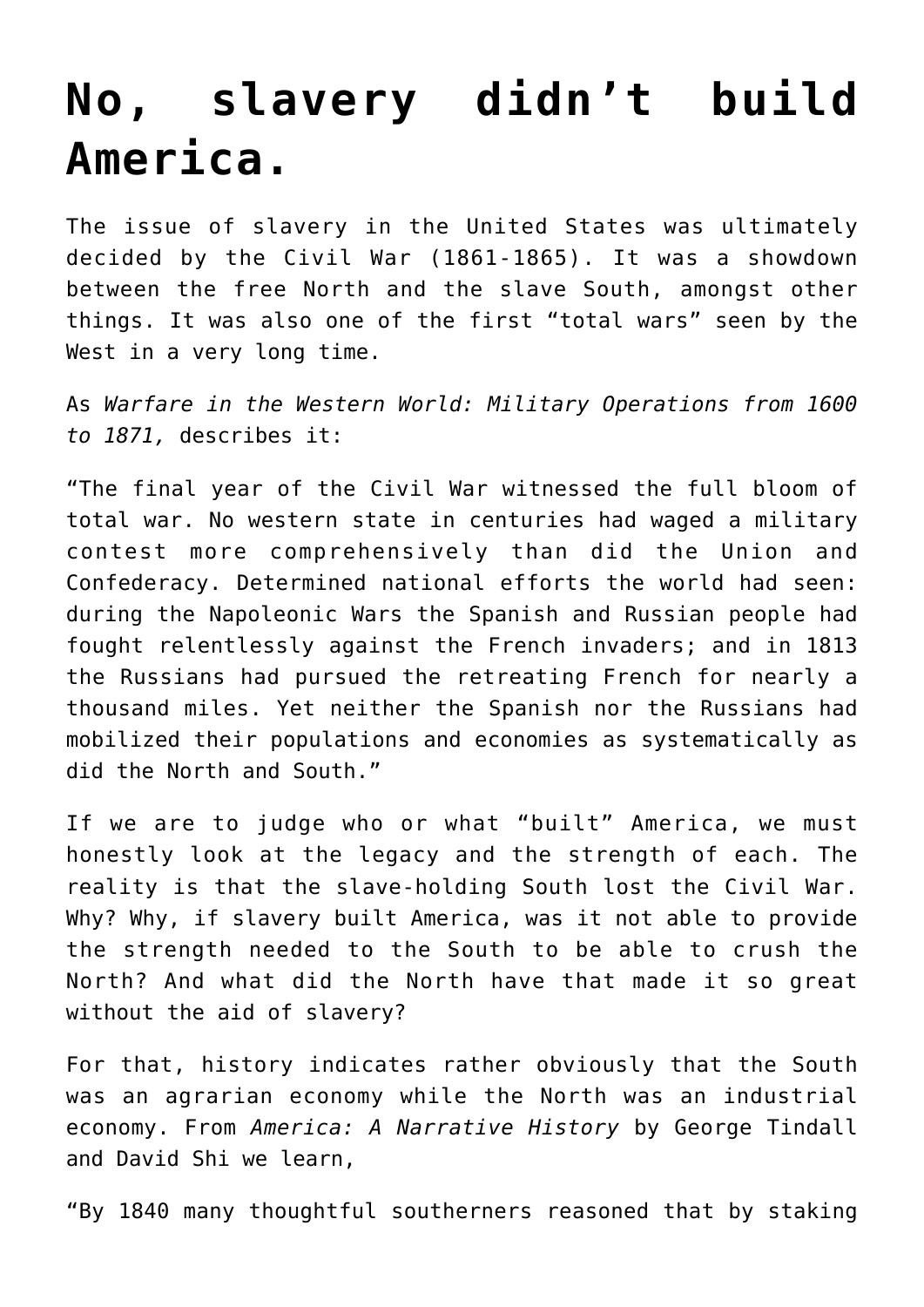everything on agriculture the region had wasted chances in manufacturing and trade. After the War of 1812, as cotton growing swept everything before it, the South became increasingly dependent on northern manufacturing and trade. Cotton and tobacco were exported mainly in northern vessels. Southerners also relied on connections in the North for imported goods. The South became, economically if not formally, a kind of colonial dependency of the North."

That isn't the description of strength that one would think would come from a region employing the "peculiar institution" that America supposedly was built upon. Instead, it would appear that a region dependent upon enslaving others ended up enslaving itself to a free North.

Turning back to *Warfare in the Western World,* we find statistics that show just how dramatic the differences in populations and economic power were between the free North and the slave South.

"But in a longer struggle the North's advantages were substantial. With a population of 20 million, the Northern states obviously possessed a much larger military manpower base, but their industrial capacity was far greater as well. In 1860 the North had over 110,000 manufacturing establishments, the South just 18,000. The North produced 94 percent of the country's iron, 97 percent of is coal and – not incidentally – 97 percent of its firearms. It contained 22,000 miles of railroad to the South's 8,500. The North outperformed the South agriculturally as well. Northerners held 75 percent of the country's farm acreage, produced 60 percent of its livestock, 67 percent of its corn, and 81 percent of its wheat. All in all, they held 75 percent of the nation's total wealth."

That final statistic combined with the North's victory in the Civil War should be sufficient to dispel the idea that America was built on slavery. Keep in mind, too, that not all of the